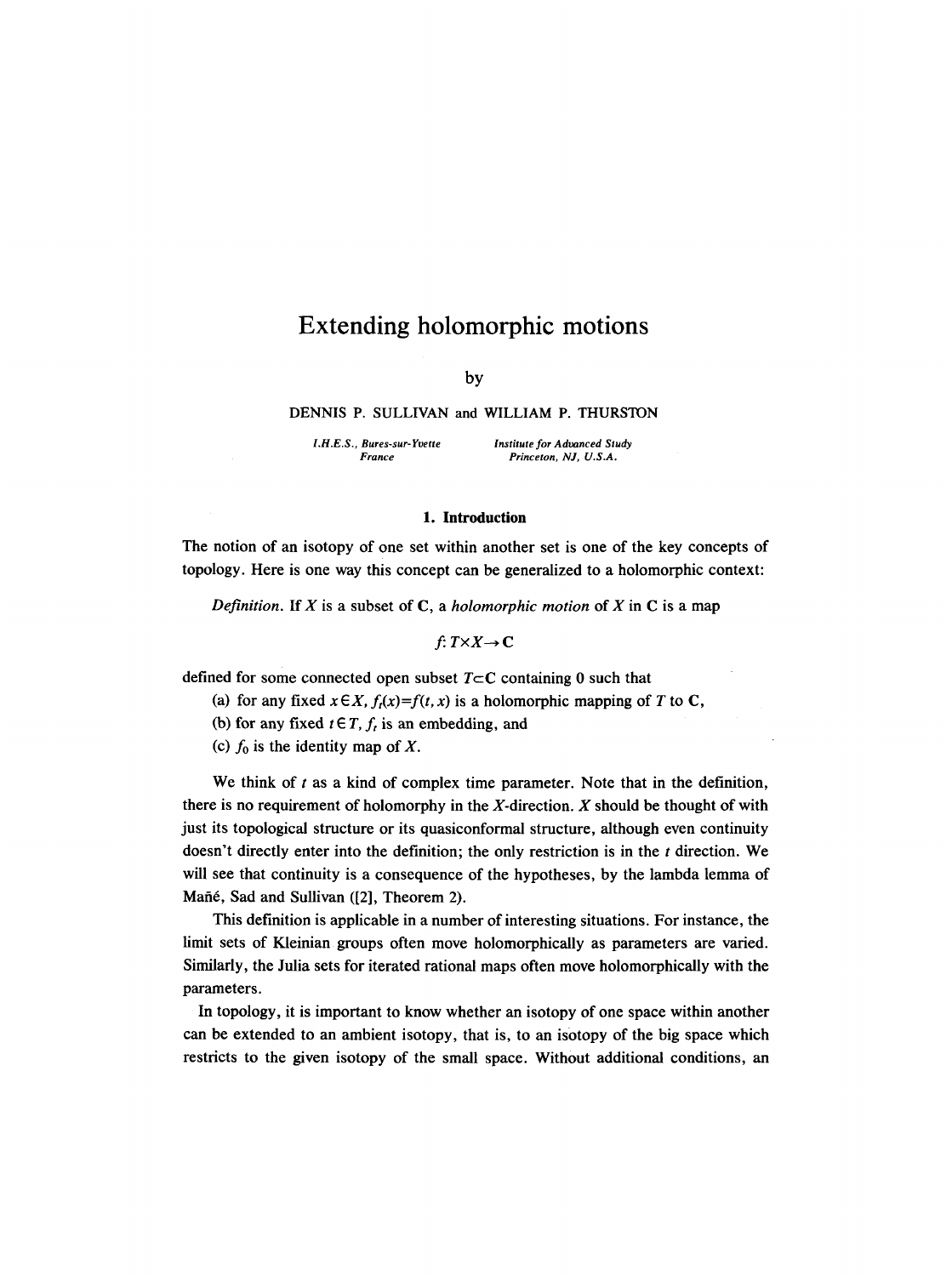extension is not generally possible. For example, consider a loosely knotted piece of string within  $\mathbb{R}^3$ . Physically, one can take hold of the ends and pull it tight. Mathematically, this corresponds to an isotopy of the knot in  $\mathbb{R}^3$  which shrinks the knotted part to an arbitrarily small size—and finally, makes it disappear. Such an isotopy certainly cannot be extended to all of  $\mathbb{R}^3$ , since the fundamental group of the complement of the circle is different at the beginning of the isotopy and the end.

It is not hard to arrange the isotopy so that the motion of any point is differentiable in time. The isotopy can even be chosen so that it is real-analytic in the time parameter, if the knot vanishes and then instantly reappears.

There are also examples in two dimensions: there are isotopies of closed sets in the plane which cannot be extended to ambient isotopies. The simplest example is for  $X$  a countable set with one accumulation point. If the set is represented as say  $\{x_i =$  $1/i \in \mathbb{Z}_+$  together with  $x_\infty = 0$ , the isotopy can be choreographed by making each point  $x_i$  swing around its two neighbors, two turns about  $x_{i+1}$  for each turn about  $x_{i-1}$ , faster and faster as  $i \rightarrow \infty$ . Any extension of the isotopy restricted to the first k points sends the arc  $\overline{x_{k-1}x_k}$  at the beginning of the isotopy to an arc which winds around  $x_i$ by the end of the isotopy. To do this for all  $i$  would violate continuity at  $0$ .

The question of extending an isotopy to an ambient isotopy also has significance in the holomorphic context. Our main result addresses this problem, as follows:

THEOREM 1. *There is some universal constant* a>0 *such that any holomorphic motion of any set X* $\subset$ C *parametrized by the disk T*= $D_1$  *of radius 1 about 0 can be extended to a holomorphic motion of* C with time parameter the disk  $D_a$  of radius a *about O.* 

An important correlate of an open set moving holomorphically in C is quasiconformality:

PROPOSITION. For any holomorphic motion f of C, each map f<sub>t</sub> is quasicon *formal.* 

*Proof.* The cross-ratio of any quadruple of points in C during the motion is a holomorphic function which omits the values 0, 1, and  $\infty$ . The derivative of a holomorphic function sends a tangent vector in its domain to a vector in its range which cannot be longer, when lengths are measured by the Poincar6 metrics for the domain and the range. Therefore, for any particular value of  $t$  and for all quadruples of points whose initial cross-ratios are in some compact set  $K$  of cross-ratios, the cross-ratios of  $f_t$  of the quadruples are uniformly bounded. It readily follows that  $f_t$  is quasiconformal.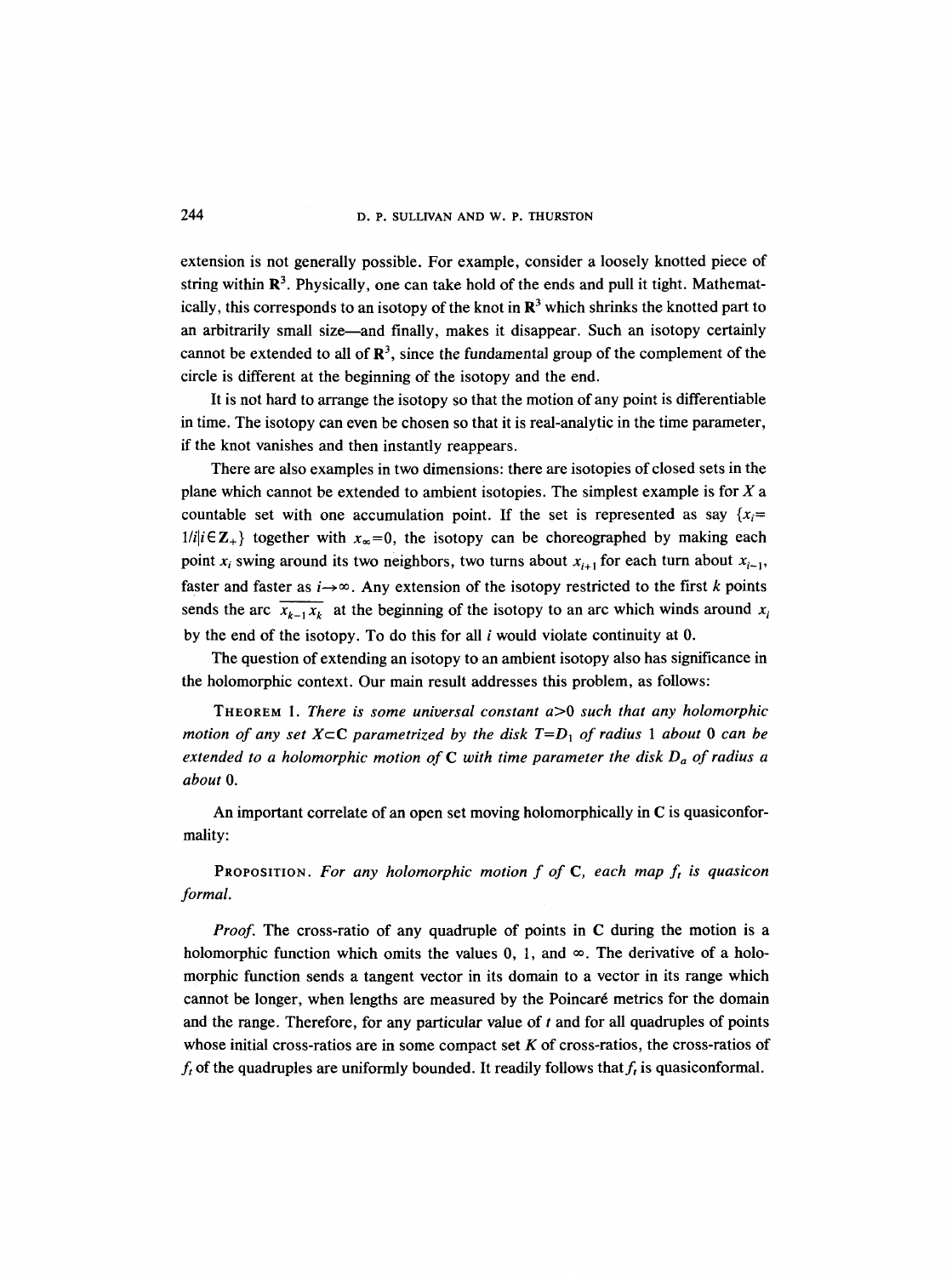By the theory of quasiconformal maps, the converse is also true: any quasiconformal orientation-preserving map of C can be connected to the identity by a holomorphic motion. To find such a holomorphic motion, one simply takes the Beltrami coefficient for the quasiconformal map and multiplies it by a complex variable  $t$ .

COROLLARY, *If f is a holormorphic motion of a set X, then for each time t the map ft extends to a quasiconformal map of C.* 

*Proof.* By the preceding two assertions, it follows that the corollary is true when t is sufficiently small. To obtain the result for a general  $t$ , walk from 0 to  $t$  in small steps and compose the quasicoifformal maps for each step to obtain the big quasiconformal map.

In a companion paper, Bers and Royden [1] will give another proof which shows that  $a$  can be taken to be 1/3. We do not know if the constant  $a$  of the theorem can be taken to be 1.

In section 6 we will state and prove another theorem which does work globally. This result is obtained from our main statement by changing all holomorphic motions to quasiconformal motions. The definition of a quasiconformal motion of an arbitrary set will be found in that section.

There is a simple but very useful special case of the main theorem which was proven by Mañé, Sad and Sullivan [2], which they dubbed the  $\lambda$ -lemma.

THEOREM 2 ( $\lambda$ -lemma). A holomorphic motion of a set  $X \subset \mathbb{C}$  can be extended to a *holomorphic motion of the closure of X, with the same time parameter set T.* 

*Proof.* The idea is that the motion of the points of the set must be equicontinuous because they remain disjoint.

This can be seen more explicitly by first choosing two finite points of  $X$  together with infinity, then normalizing by changing coordinates via the unique family of affine transformations sending these three points to  $\{0, 1, \infty\}$ . The Möbius transformations depend holomorphically on T, so the problem of extending the motion of the new family is the same as that for the old family. (We ignore here the exceptional case that there is only one point of  $X$ ; the problem in this case is trivial.)

The points in the new family—except those which are fixed—move in the complement of  $\{0, 1, \infty\}$ . The map from the parameter space T to the three-punctured sphere takes vectors of unit length in the Poincaré metric of  $T$  to vectors of length not exceeding one in the Poincar6 metric of the three-punctured sphere.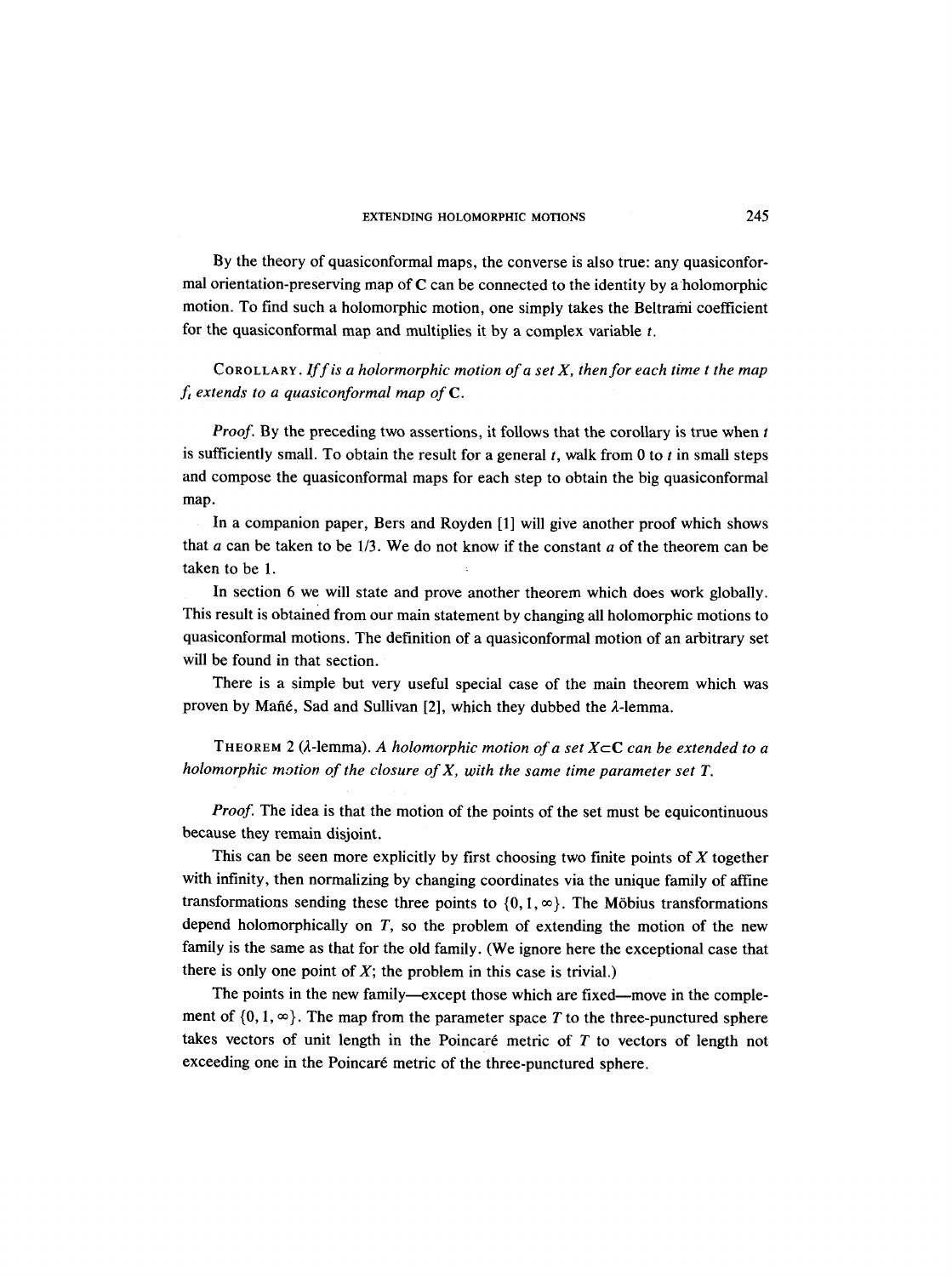The motion of points with respect to  $T$  is equicontinuous, so the closure of the set of all the maps  $t \rightarrow f(x)$  is compact in the topology of uniform convergence on compact sets. Consider the closure, which consists of holomorphic functions from T to C.

If g and h are any two distinct holomorphic functions on an open set  $T$ , their graphs intersect iff  $g-h$  has a zero of some order at some point in T. This property is stable under perturbation. Therefore, the property of a pair of holomorphic functions that their graphs intersect is open. The opposite property, that the graphs of  $g$  and  $h$  are disjoint, is closed. The set of graphs of functons in the closure of our family are disjoint, and therefore there is exactly one through each element of  $X$ . This defines an extension of the holomorphic motion of  $X$  to a holomorphic motion of its closure.

It is easy to extend Theorem 1 to the case that the parameter space  $T$  has arbitrary dimension.

It is also easy to extend it to the case of the motion of a set  $X$  in an arbitrary Riemann surface, or even a family of Riemann surfaces depending on the parameter space T. For the latter case, one uses the Bers embedding of Teichmüller space to translate the problem into a motion of a set in C.

A problem closely related to the problem of extending holomorphic motions is the holomorphic axiom of choice: Given a holomorphically moving set, is it possible to choose a holomorphically moving point in the complement of the set? If we strengthen this slightly so that the point for  $t=0$  is chosen in advance, then a positive answer, even in the case that  $X$  consists of only a finite set of points implies the general extendibility of holomorphic motions to all of C.

To see this, first observe that the ability to choose an additional point with arbitrary initial value in the complement of a holomorphically moving finite set implies the same ability in the complement of a general holomorphically moving set: if  $F\subset X$  is a large finite set of points which comes very close to every point in  $X$ , then a choice which starts out not too close to  $X$  and remains in the complement of  $F$  must also avoid X for most of the time parameter (since the distance to X remains large in the Poincaré metric of the complement of  $F$ ). Using equicontinuity, one can pass to the limit as  $F$ becomes dense in X and obtain a choice, through the given point, which misses X entirely. Thus the ability to choose a moving point in the complement of finite sets implies this ability for general sets. By adding more and more moving points, after a countable number of steps one has a dense set of moving points, so that the motion extends by continuity to a motion of the complex plane.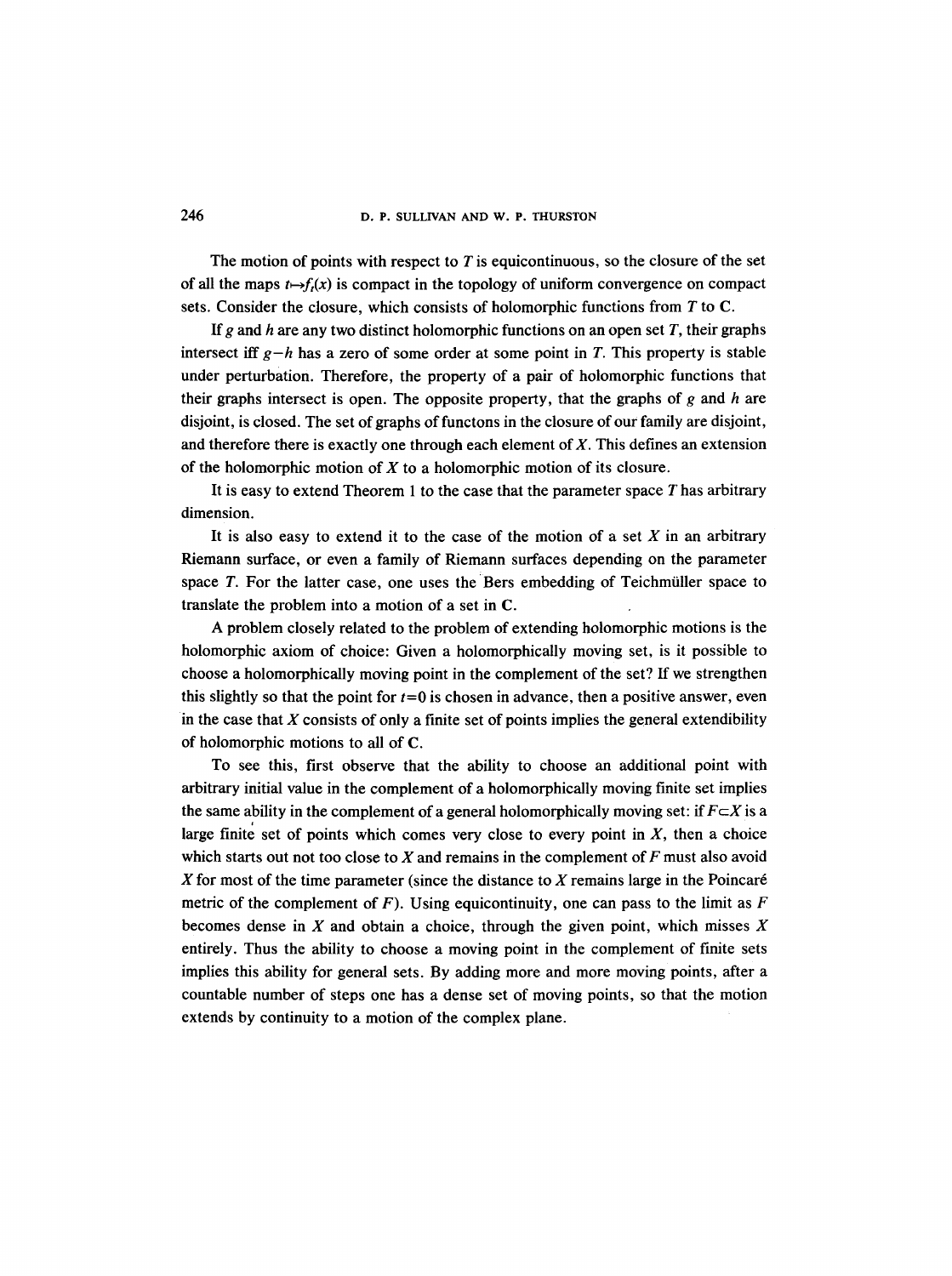#### **2. Framework for the proof**

The strategy of the proof is to divide and conquer. We may assume that  $X$  is closed. First, we will show that for any point  $p$  in the complement of  $X$  the motion of  $X$  can be extended to a motion of some neighborhood of  $p$  for some subset of the time parameter space T. We will do this so that the subset  $T_0$  is independent of p. We must do this carefully, so that it will be possible to piece together the choices from different neighborhoods, using a partition of unity for  $C-X$ .

The local choices near some point  $p$  are fairly easy to make in the case that the set  $X \cup \{ \infty \}$  is connected, so we will take care of that case first, in section 3. In fact, the local choices are made by using a solution for the case that  $X$  consists of two points. This solution can be transplanted (for a limited subset of  $T \times X$ ) if for each p, we choose two reasonably spaced points from the actual set  $X$ . A reasonable spacing is achieved if the distance between the two points and the distance of the two points from  $p$  is comparable to the distance of p from X. The hypothesis that  $X \cup {\infty}$  is connected is used to guarantee the existence of two such points.

To do the general case, we will need to analyze the complement of  $X$  in terms of the thick-thin decomposition for its Poincar6 metric. The thick part of the complement of  $X$  is handled like the connected case. The thin part divides into two new cases: cusps and short geodesics. The analysis of cusps again reduces to the case that  $X$  has only two points. We will construct a solution for the case of a thin part of  $X$  which contains a short geodesic by transplanting a solution for the case that  $X$  has exactly three points. This corresponds to the quadruply-punctured sphere, the simplest Riemann surface which can have short geodesics.

To see that local solutions can be pieced together, it helps to picture the trace or graph of the motion, in  $T \times \mathbb{C}$ . We begin with the motion of X, which gives a foliation in a subset of  $T \times C$  above T. For each p, we find some rule to fill in a foliation in some neighborhood of  $p$  which is disjoint from the leaves of  $X$ . We must do this so that each leaf projects to a uniform size neighborhood in T.

To pass between choices made for different neighborhoods which overlap (at time  $t=0$ , we average them (considered as maps of T to C) using a partition of unity. To see what happens in any region of overlap, we make a *t*-dependent affine change of coordinates to fix two points of  $X$  at 0 and 1. These two points are picked so that they are near to the region in question, compared to their distance from each other and the distance of the region from  $X$ . There is no overlapping of different local choices in the region of influence of a short geodesic or a cusp—such a region is contained in a single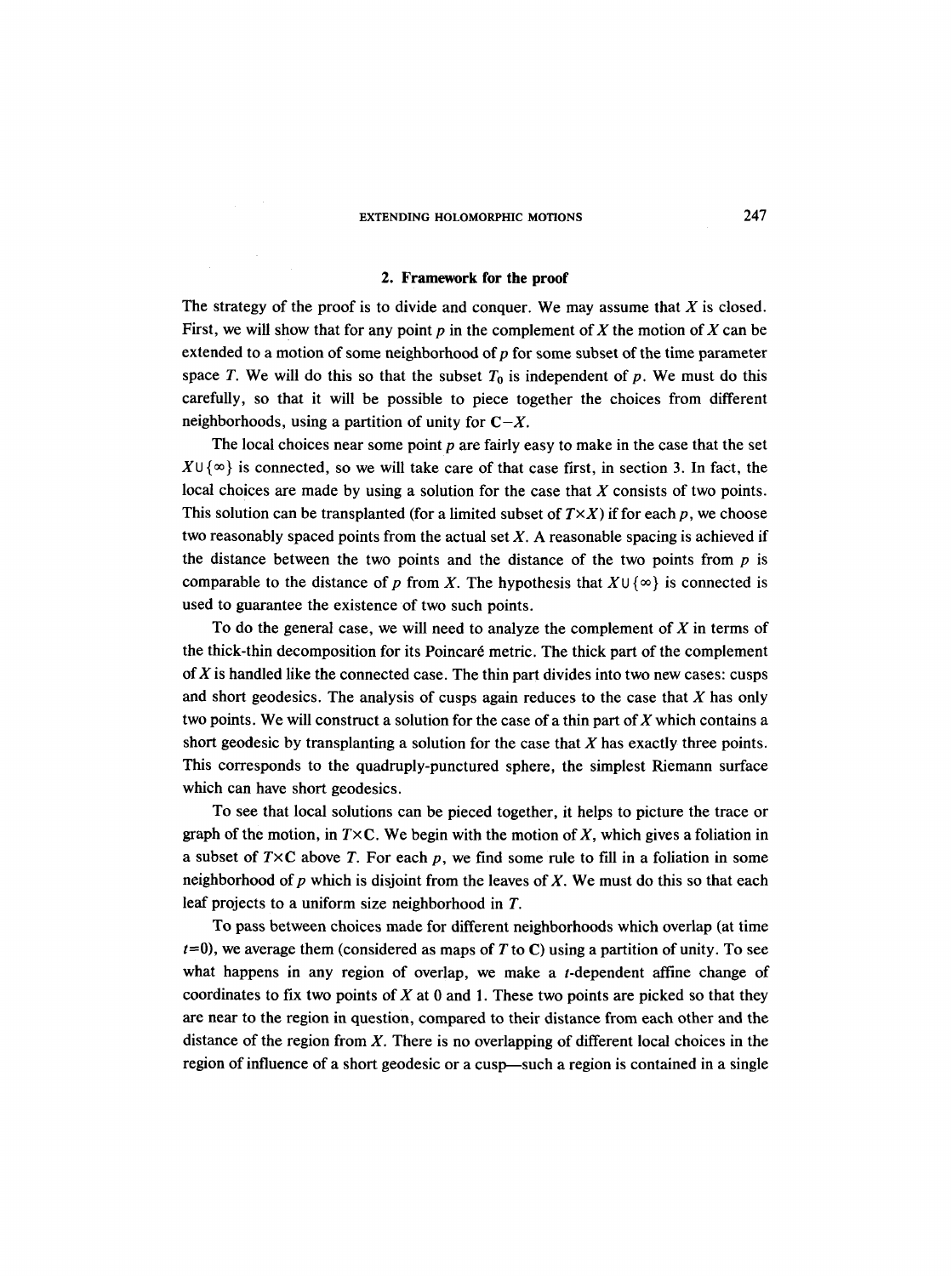# 248 D. P. SULLIVAN AND W. P. THURSTON

coordinate patch, so it is always possible to find two points as above. Note that the process of averaging is unaffected by affine changes of coordinates.

In this coordinate system, no matter what the overlapping choices of holomorphic motions, they can move at speed at most 1 in the Poincaré metric for the thricepunctured sphere. Since the region at time  $t=0$  has a distance from X (following the affine renormalization) which is bounded above zero uniformly for all problems under consideration, convex combinations of the moving choices remain disjoint from  $X$  for a uniformly bounded time.

When we understand how to make local extensions of a holomorphic motion, we must still make sure that after averaging by a partition of unity, the motions of different points remain disjoint from each other.

There are two effects to take care of. First, if the diffeomorphisms from one fiber to another are not near each other in the  $C<sup>1</sup>$  topology, then convex combinations of them might have derivative zero. In order to take care of this, we will make sure that (after the affine renormalization) the maps from one copy of  $C$  to another all have derivatives near the identity. This precaution would suffice if we were taking convex combinations of the different choices with constant coefficients.

The second problem is that if the derivatives of the partitioning functions (with respect to the fiber variable) are too large, then convex combinations made with them will oscillate wildly. To take care of this problem, we will make sure that we define local motions on neighborhoods of uniform size (with respect to the coordinates as above) and that these neighborhoods have ample overlap, so that the fiber partitioning functions can be chosen with uniformly bounded derivatives.

To convince oneself that these two conditions are exactly what is needed without actually writing down the formula, one can think of the foliation picture: picture a small disk in T, and enlarge it until it has size 1. Then the various local choices automatically become uniformly near to horizontal, so that any effect due to averaging by a controlled partition of unity is absorbed.

#### **3. Extending the motion of a connected set**

Let X be a holomorphically moving set in C such that  $X \cup \{ \infty \}$  is connected. Consider any point  $p \in \mathbb{C}$ , disjoint from X at time  $t=0$ . We will extend the motion of X to include a motion of a neighborhood of p.

Let r be the distance of p from X. Let  $x_0$  be a point in X which has distance r from p. The circle of radius 2r around p intersects  $X$ , since  $X$  is connected and unbounded. Let  $x_1$  be a point of intersection of this circle with X.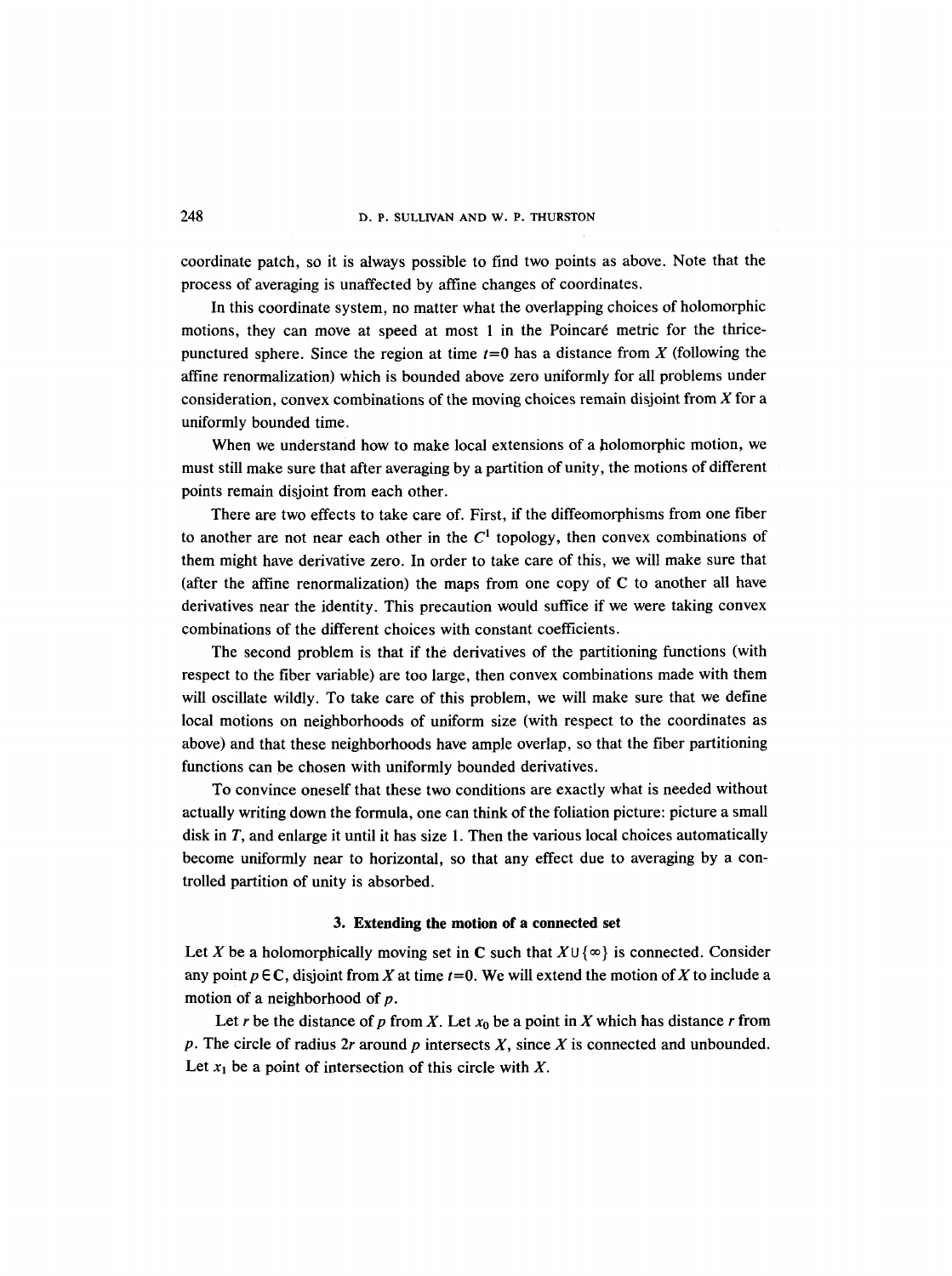The points  $x_0$  and  $x_1$  are separated by at least r and at most 3r. Normalize the motion of X by t-dependent affine transformations so that the points  $x_0$  and  $x_1$  remain fixed at 0 and 1. After this normalization, the distance of p from 0 at time  $t=0$  is at least 1/3, and the distance from the point 1 is at least 2/3. Define a holomorphic motions of the neighborhood  $U$  of radius 1/6 about  $p$  by fixing it, in the new coordinates.

At time 0, the distance of X from  $U$  as measured in the Poincaré metric of the thrice-punctured sphere  $C - \{0, 1\}$  is bounded from zero. Since the set X moves with speed at most 1 in the Poincaré metric of the thrice-punctured sphere, this prescription gives a holomorphic motion of the neighborhood for a uniform disk in the time parameter T.

These choices can be combined, using a partition of unity, to give a motion of C defined for a disk in T of a size which is uniform with respect to different problems of this form. In fact, consider the motion of another neighborhood V defined in this way where V and U intersect at time 0. In the coordinates for which points in U are fixed, the motion of V is given by a *t*-dependent affine transformation. The motion of V is governed by two points  $x_3$  and  $x_4$  of X, which at time  $t=0$  are uniformly bounded away from each other, from infinity, from  $U$  and from  $V$ .

The points  $x_3$  and  $x_4$  move at speed at most 1 in the Poincaré metric of the thricepunctured sphere  $C-\{0, 1\}$ . In any bounded subset of C, the unit circles for this Poincaré metric have bounded diameter. Consequently,  $x_3$  and  $x_4$  are moving at a bounded speed also in the Euclidean metric. Therefore we can find a uniform disk in T such that the derivatives of the comparison between the  $U$  motion and the V motion are close to the identity.

Since neighborhoods of the form of  $U$  can be chosen to overlap uniformly, this completes the proof in the case that  $X$  is connected.

#### **4. Solution for the quadruply-punctured sphere**

The method above does not carry over to the case that  $X$  is not connected, even if it contains only three points.

For example, let  $C$  be any constant, and define a holomorphic motion of a set  $x_0=0$ ,  $x_1=1$  and  $x_2=e^{-2C}$  by the formula

$$
f_t(x_0) = 0,
$$
  
\n
$$
f_t(x_1) = 1,
$$
  
\n
$$
f_t(x_2) = e^{C(t-2)}.
$$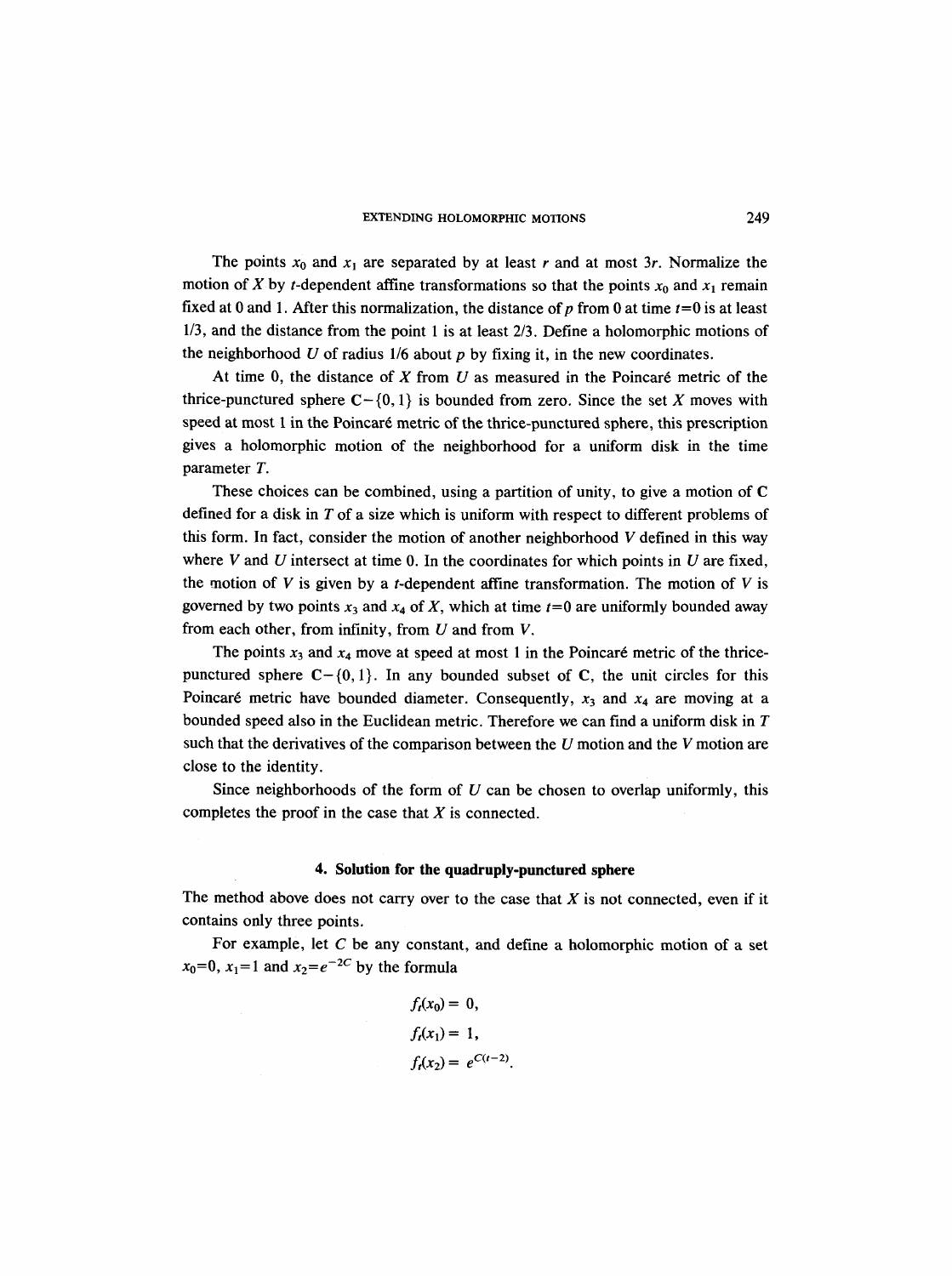We can restrict attention to the unit disk. Suppose that  $C$  is very large. The motion of  $x_2$  wraps it many times around the origin, while keeping it quite close to  $x_0=0$ . If we use a local prescriptions for extending this motion based on choosing subsets of  $X$ consisting of two points, we see that the only reasonable choice for x very near  $\theta$  is based on  $x_0$  and  $x_2$ , while the only reasonable choice for x near, say,  $-7$  is based on  $x_1$ and either of the other two points. These choices clash fiercely with each other wherever they overlap. There is no reasonable way to average them and get a choice which works over the entire quadruply-punctured sphere.

Luckily, there is an alternate method which gives a global solution in the case of the quadruply-punctured sphere, provided the set  $T$  is contractible. When this is the case, there is a well-defined homotopy class of maps from the complement of  $X$  at time 0 to the complement of  $X$  at time  $t$ . Given this homotopy class, there is a well-defined element of the Teichmüller space for a quadruply-punctured sphere associated with each  $t$ , and the element of Teichmüller space depends holomorphically on  $t$ .

To extend the motion of  $X$ , we simply use the Teichmüller maps between the surfaces. The Teichmüller space for a quadruply-punctured sphere is the Poincaré disk, and the Teichmüller maps depend holomorphically on Teichmüller space for the quadruply-punctured sphere. This holomorphic dependence of the Teichmüller maps is a special feature of Teichmiiller spaces of complex dimension 1. The holomorphic motion can be seen more explicitly by using the fact that the universal 2-fold-branching cover of the quadruply-punctured sphere is isomorphic to C, with the isomorphism classically given by elliptic integrals. A holomorphically moving configuration of the three points together with  $\infty$  transforms to a holomorphically moving lattice in C, which has an extension to a motion of all of C in the form of t-dependent real affine transformations.

#### **5. The general case**

Now we are prepared to consider a general holomorphically moving subset  $X\subset\mathbb{C}$ . We will use local solutions usually based on the thrice-punctured sphere, but we will switch to local solutions based on the quadruply-punctured sphere in neighborhoods where  $X$ appears to be split into two small but nontrivial pieces.

One way to express the choice between the two kinds of local solutions is based on the thick-thin decomposition of the Riemann surface, considered with its hyperbolic metric. In the thick part of the surface (where the injectivity radius is greater than some fixed constant  $\varepsilon > 0$ , we can use the thrice-punctured sphere. Each component of the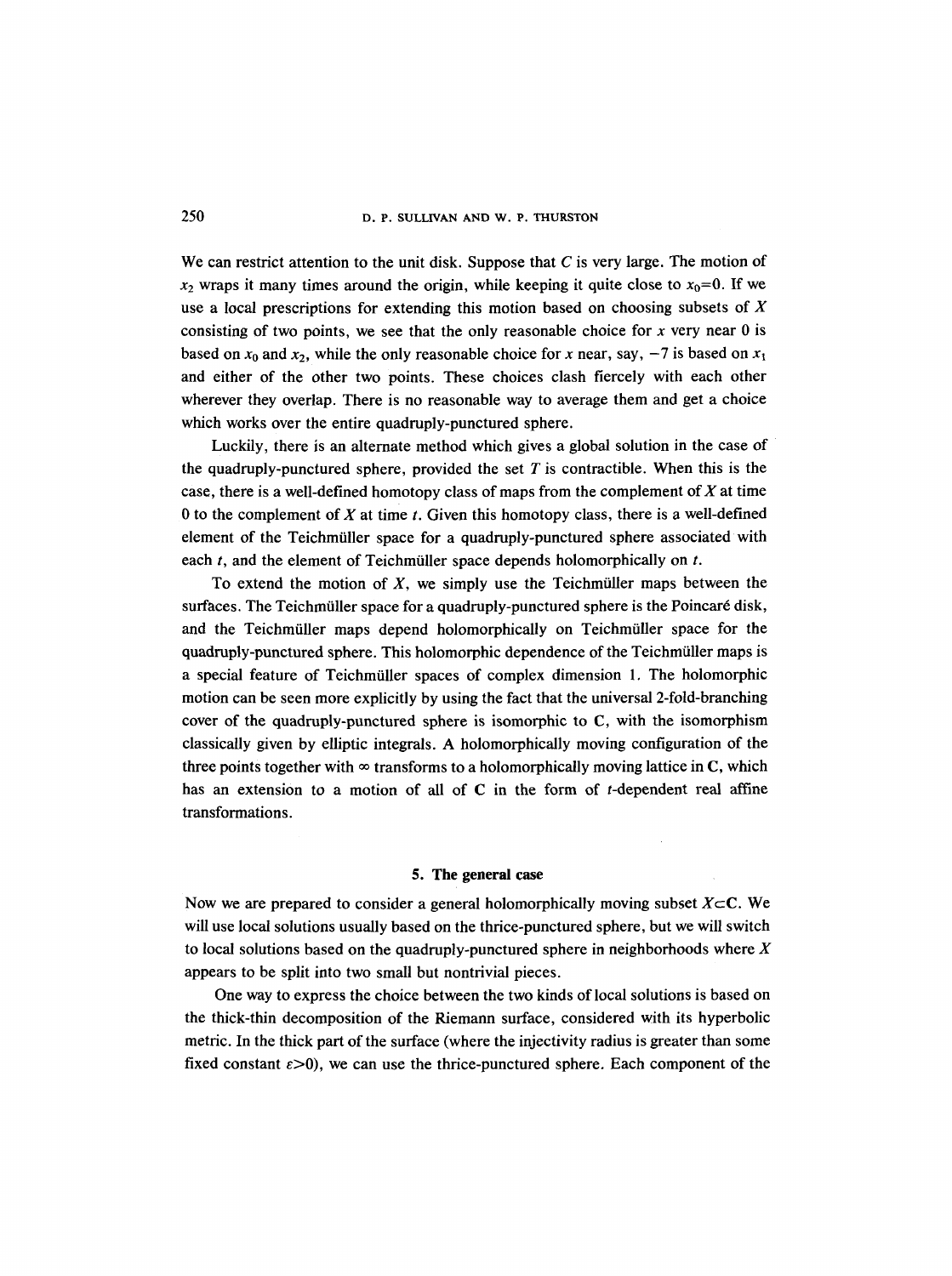thin part of the surface is either parabolic (coming from a cusp) or hyperbolic. In the hyperbolic thin case, we use the quadruply-punctured sphere, while in the parabolic case we again use the thrice-punctured sphere.

For simplicity, instead of this hyperbolic description of choices for local solutions, we will use an approximately equivalent but more direct description in terms of the Euclidean geometry of C,

Let p be any point in  $C-X$ . Choose a point  $x_0$  which is at least as close to p as any other point of X. Change coordinates so that p is at 1,  $x_0$  is at 0, and normalize the motion (via a *t*-dependent translation of C) to keep  $x_0$  fixed at the origin. Choose a small number  $\varepsilon$  (fixed throughout this case).

Case (i). (The thick case.) Suppose that there is some other point  $q$  in  $X$  such that  $\varepsilon \leq |q| \leq 1/\varepsilon$ . Then choose  $x_1$  to be an element of X which minimizes  $|\log |x_1||$ . Define a local motion around p to be the affine motion governed by  $x_0$  and  $x_1$ .

Case (ii). (The cusp case.) Suppose that (i) fails, and either there is no point in X with modulus greater than that of  $p$ , or there is no point except 0 in  $X$  with modulus less than p. By inverting if necessary, we can assume that there is no point of  $X$  inside the unit disk except for the origin. Let  $x_1$  be a point of X with minimal modulus m. Define a motion in the disk of radius  $2\varepsilon m$  about 0 to be the affine motion governed by  $x_0$  and  $x_1$ . We use only one such choice for this entire disk, governed by  $x_0$  and some point of X of minimal modulus.

Case (iii). (The short geodesic case.) Suppose that (i) and (ii) fail, so that  $p$  is contained in an annulus bounded by circles of radii  $0 < r < \varepsilon < 1/\varepsilon < R < \infty$  which touches X on its two boundary components, but is otherwise disjoint from X. Let  $x_1$  be an element of X of modulus r, and let  $x_2$  be an element of modulus R. Define a motion of the subannulus of inner and outer radii  $s = r/2\varepsilon < 1 < 2R\varepsilon = S$  by restricting the solution for the quadruply-punctured sphere. Make only one such choice for this annulus.

These solutions have been chosen so that they are defined on sets which have ample overlaps. Overlapping can occur only

> between cases (i) and (i), between cases (i) and (ii), or between cases (i) and (iii).

Overlapping between a pair of thin cases ((ii) or (iii)) is not possible.

The first kind of overlap is exactly like the kind we have already considered for  $X$ connected; only the constants are different.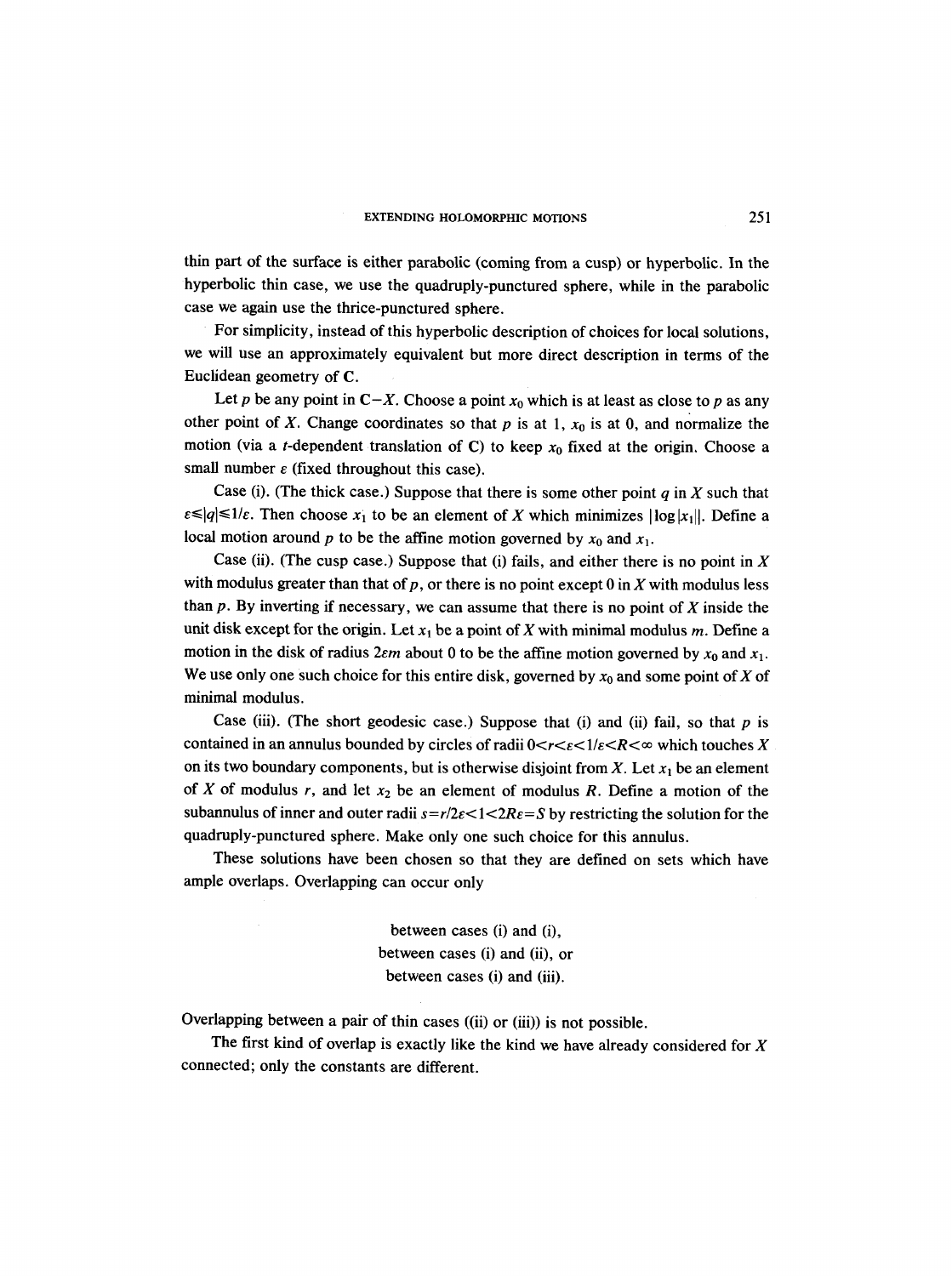The second kind of overlap is just like the first kind of overlap—it is an overlap of two thrice-punctured sphere coordinates in a region where both choices are reasonable.

The third kind of overlap is somewhat different. To understand it, we must first understand the behaviour of the solution for a quadruply-punctured sphere which has a short geodesic, in the vicinity of its thick part.

Any quadruply-punctured sphere with a short geodesic can be arranged so that its puncture are  $x_0=0$ ,  $x_1$ ,  $x_2$ , and  $x_3=\infty$ , where the ratio  $x_2/x_1$  is very large. The short geodesic separates  $x_0$  and  $x_1$  from  $x_2$  and  $x_3$ . By symmetry, we can focus on the thick part of the quadruply-punctured sphere which is in the half containing  $x_0$  and  $x_1$ . To get a convenient coordinate system, normalize so that  $x_1$  becomes 1.

LEMMA, *In the coordinates above, the derivatives of the maps fromfiber to fiber given by thin quadruply-punctured sphere solutions are uniformly equicontiuous in the region P~C obtained by removing e-disks about* 0, 1, *and oo. (An e-disk about oo means the complement of a disk of radius 1/e about 0.)* 

*Proof.* As long as the shape of the quadruply-punctured sphere remains in a compact region of the modular space of the quadruply-punctured sphere, the derivatives automatically remain equicontinuous in *. Thus, the problem is to show that as* the *quadruply-punctured* sphere gets thinner and thinner, these derivatives remain reasonable.

The universal 2-fold branching cover of any sphere over four points is C. We will transfer the question to C by taking these universal two-fold branching covers.

The preimage of the branch points forms a lattice in C. We can normalize the lattices in C so that the origin is a preimage of 0, and so that is a preimage of 1 nearest to the origin. Thus, the lattices all contain the integers.

The Poincaré metric of the plane minus the lattice maps isometrically to the Poincar6 metric of the quadruply-punctured sphere, so as the length of the short geodesic goes to zero, the distance between the two thick parts of the quadruplypunctured sphere tends to infinity, and the distance from the row of lattice points which are integers the next row also tend to infinity. In the limit, the branched covering from C to  $\hat{C}$  converges to a branched covering map of C to C, with 2-fold branching above  $0 = x_0$  and  $1 = x_1$ .

The advantage of passing to the branched covers,  $C$ , is that the Teichmüller maps between quadruply-punctured spheres lift to R-linear maps of C to itself. They are represented by matrices of the form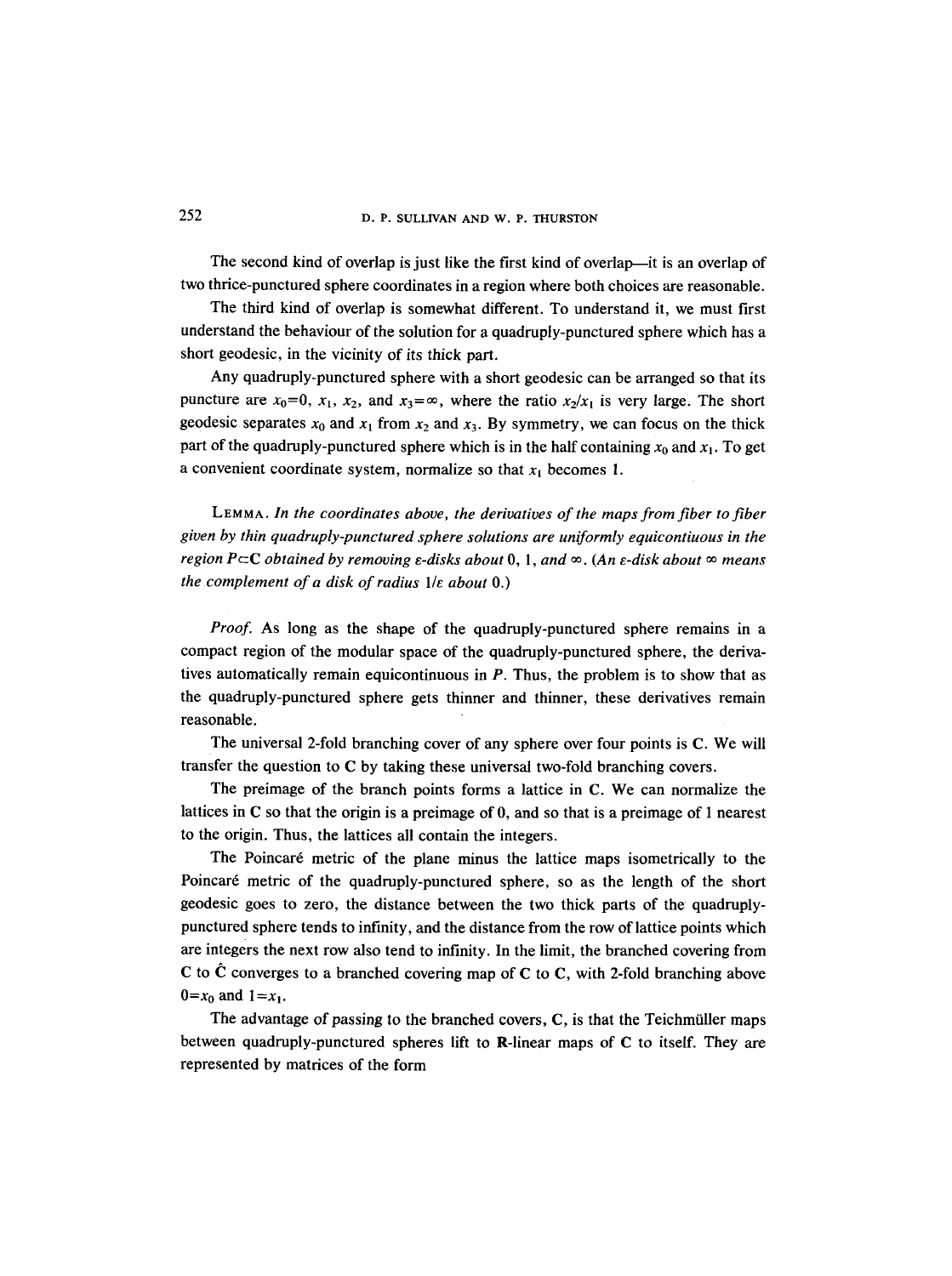$$
A = \begin{pmatrix} 1 & x \\ 0 & y \end{pmatrix}.
$$

The distance between two of the lattices in Teichmüller space depends only on the matrix A which transforms one into the other, not on particular lattices. Therefore, a sequence of Teichmiiller maps between pairs of quadruply-punctured spheres with bounded Teichmüller separation always has a geometrically convergent subsequence, as one passes to the limit, which is a thrice-punctured sphere. The limiting thricepunctured sphere is identified with the thrice-punctured sphere defined by  $0=x_0$ ,  $1=x_1$ , and  $\infty = x_3$ . The geometric limit map, lifted to the branched coverings C of the thricepunctured sphere, is also a R-linear map, described by a matrix A of exactly the same form.

Since the Teichmüller space for the quadruply-punctured sphere is equivalent to unit disk, and the Teichmüller metric is its Poincaré metric it follows that, in a holomorphically moving family, the Teichmüller distance between quadruply-punctured spheres defined by the motion of four points does not exceed the Poincar6 distance in the parameter space.

The lemma follows.

With the aid of the lemma, we can take care of overlaps between coordinate neighborhoods of types (i) and type (iii), thus completing the proof of the main theorem.

#### **6. Extending quasiconformal motions**

What is the right definition for a quasiconformal map between two arbitrary subsets of  $\hat{C}$ ? It does not work to study only what happens to the sphere of a given radius about a point in the set: such a condition would say absolutely nothing about any of the geometric Cantor sets contained on the line which are obtained by iteratively removing the middle  $\alpha$  subinterval, when  $\alpha$ <1/3, since the spheres about points in such a Cantor set intersect the Cantor set in at most one point! Similarly, it does not work to look just at what happens to quadruplets of points whose cross-ratios lie in any given compact set, because one can construct Cantor sets such that the cross-ratios of points in that set avoid the given compact set of cross-ratios.

*Definition.* A quasiconformal homeomorphism  $f: X \rightarrow Y$  between subsets of  $\hat{C}$  is a homeomorphism such that the cross-ratio of any quadruple of points in  $X$  has a bounded distance from the cross-ratio of the image points in Y. The distance between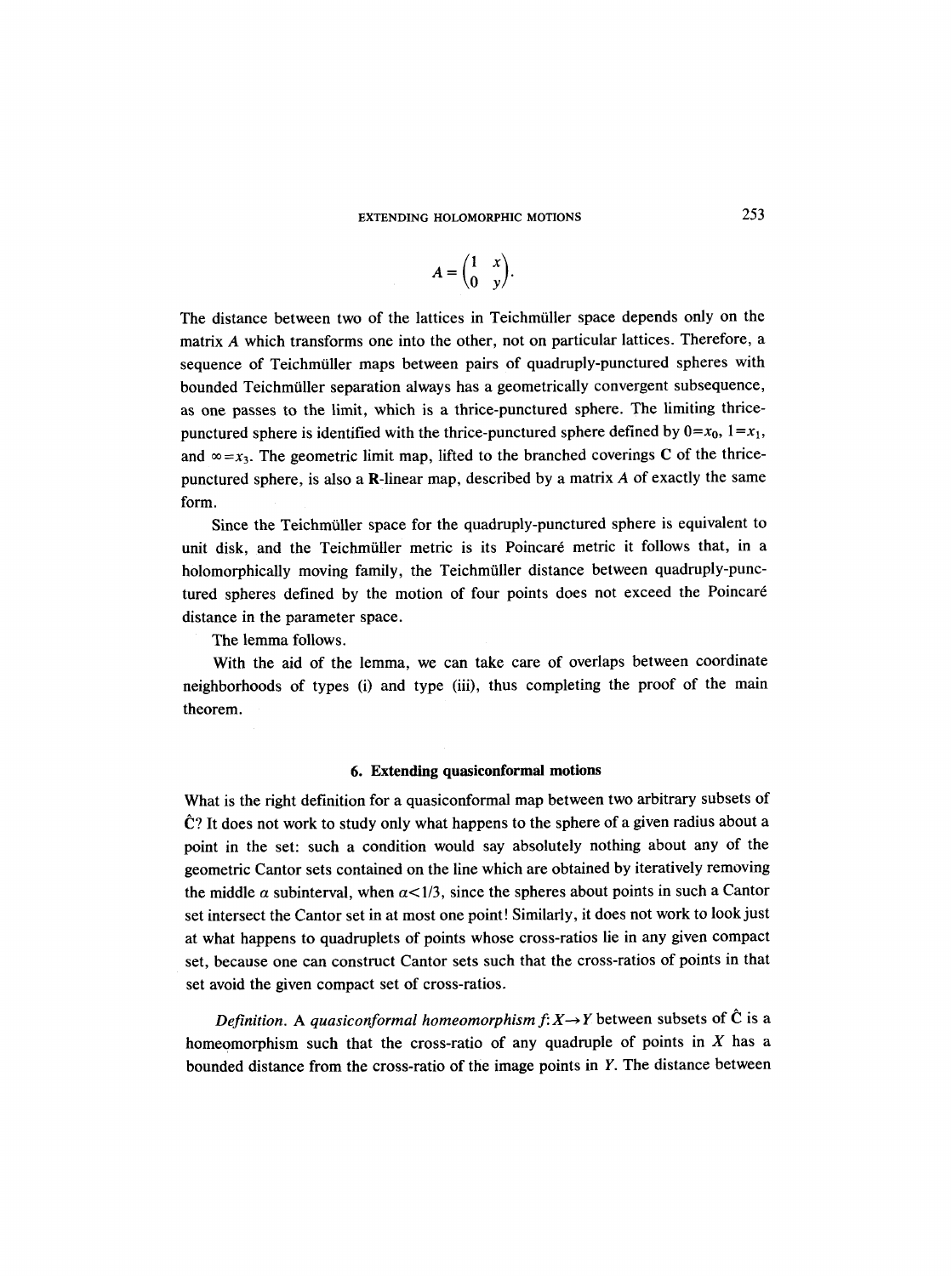cross-ratios is measured using the Poincar6 metric on the space of values of the crossratio function, namely the thrice-punctured sphere  $C-\{0, 1, \infty\}$ . A *quasiconformal motion* of a subset  $X \subset \mathbb{C}$  is a map from  $T \times X$  to  $\hat{\mathbb{C}}$ , where T is a connected space (frequently an interval of time), such that

(i) for some basepoint  $t_0 \in T$ ,  $f_{t_0} = id$ , and

(ii) for any  $t \in T$  and for any  $\varepsilon > 0$  there is a neighborhood of t such for any quadruple of points in  $X$ , cross-ratios of the various images of the quadruple for time parameters in the neighborhood all lie within an  $\varepsilon$ -ball in the Poincaré metric of the thrice-punctured sphere.

This definition precisely captures the property of holomorphic motions which we used to make the definitions for local holomorphic motions. The definitions immediately suggest the following statement:

THEOREM 3. *For any quasiconformal motion of any subset X in C whose time parameter space is an interval I, there is an extension of the motion to all of C defined over all of L* 

*Proof.* We may suppose that two finite points of X are 0 and 1, and that these two points do not move.

First we extend the motion to the closure of  $X$ , by passing to limits of sequences of motions of points. The motion of other points is equicontinuous in the Poincar6 metric of  $C-\{0, 1\}$  (since the cross-ratio of 0, 1,  $\infty$  and x changes at a controlled rate) so the closure of the set of functions  $f_*(x)$  which define the motion of points is compact. Two distinct functions  $g$  and  $h$  in the closure of this set of functions have disjoint graphs, since the cross-ratio of 0, 1,  $g(x)$ ,  $h(x)$  changes at a controlled rate, so it can never reach 0, 1, or  $\infty$  in a finite time.

For small neighborhoods in the  $T$  plane, the extension of the motion from the closure of  $X$  to all of  $C$  is done just as for the extension of holomorphic motions. These extensions can be pieced together using a partition of unity of I, to obtain a global quasiconformal extension.

#### **7. Naturality**

It would be good if we could define an extension of a holomorphic motion which would be completely canonical--in particular, a canonical extension would entail that

(a) it would be invariant under any change of coordinates by a M6bius transformation, and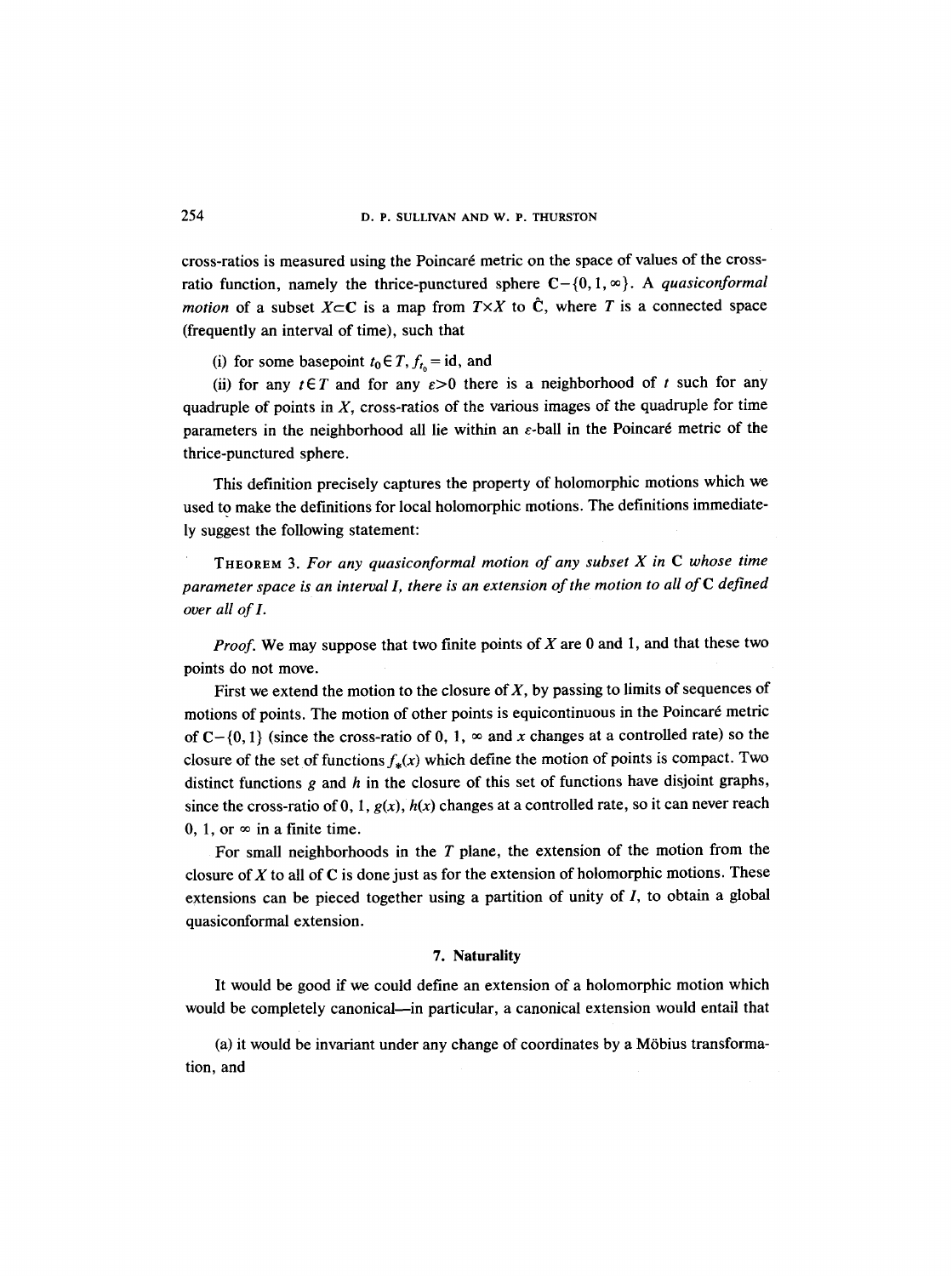(b) it would be independent of choice of origin in the T plane.

Condition (b) seems quite hard. In particular, it would entail that the motion could be extended globally, over the entire  $T$  plane. In the companion paper by Bers and Royden, they give a construction of an extension of a holomorphic motion which depends on the choice of origin in the  $T$  plane but is otherwise canonical, so that property (a) is satisfied.

Condition (a) does not come as easily from our point of view, since the construction we made involved arbitrary choices of local holomorphic motions, subject to certain inequalities. To get around the fact that our choices are arbitrary, we can average different choices, but another difficulty crops up: the averaging procedure we have used itself depends on an arbitrary choice, the choice of the point at infinity. A probability measure on C has a well-defined mean, provided the measure is not too dense near  $\infty$ . When the measure is transformed by a Möbius transformation, its mean is not usually the image of its old mean.

To circumvent this problem, we can define a more general mean: if  $\mu$  and  $\nu$  are probability measures on the Riemann sphere, we will define the mean of  $\mu$  with respect to v.

First, if v is a measure concentrated on a single point Q, then the mean of  $\mu$  with respect to  $\nu$  is the obvious mean, calculated by sending Q to infinity, forming the mean of  $\mu$ , and transforming back to our original coordinates.

For arbitrary  $\nu$  and  $\mu$ , the mean will not always exist, but if there are disjoint round disks containing the support of  $\nu$  and the support of  $\mu$ , that is sufficient to guarantee existence. The idea in the general case is that the measure  $\nu$  defines a transformation  $T_{\nu}$ from probability measures on the Riemann sphere to probability measures on the Riemann sphere. The transformation is defined by taking the mean of mean of  $\mu$  with respect to the various points in the support of  $\nu$ , and weighting them according to  $\nu$ .

LEMMA. If the support of  $\mu$  is contained in a disk  $D_1$  and the support of  $\nu$  is *contained in a disjoint disk*  $D_2$ *, then the support of*  $T_v(\mu)$  *is contained in a proper subdisk Di of D1.* 

## *Proof.* This is transparent.

COROLLARY. If the support of  $\mu$  and the support of  $\mu$  are contained in disjoint *disks, then the sequence of measures*  $T_v^{on}(\mu)$  converge to a measure concentrated at a *point.* 

<sup>17-868286</sup> Acta Mathematica 157. Imprimé le 12 novembre 1986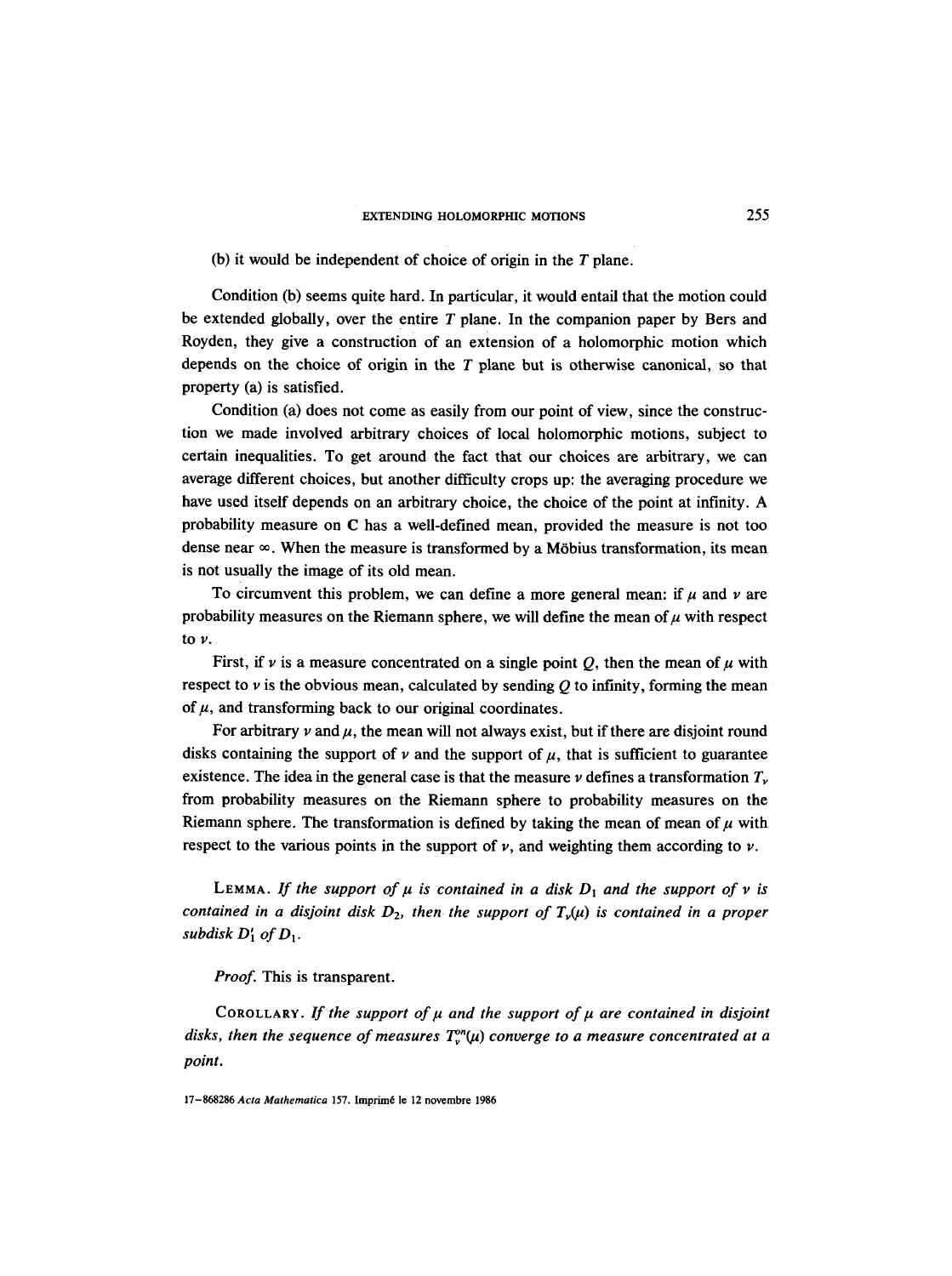*Proof.* The sequence of images of  $\mu$  by  $T_{\nu}$  is supported in a shrinking sequence of disks. If minimal support disks were to converge to disks of finite radius, then there would be a subsequence of the measures which would converge weakly to a measure such that  $T_v$  would violate the previous lemma.

*Definition.* The mean of one probability measure  $\mu$  on the Riemann sphere with respect to another measure v is defined to be the support of the limit of  $T_{\nu}^{\nu\mu}(\mu)$ , provided this limit exists and is supported on a single point.

Now we are prepared to construct an extension of a holomorphic motions of a set X which is equivariant with respect to any group  $\Gamma$  of Möbius transformations which preserves the original motion. The extension to the closure of  $X$  is immediate from the lambda lemma, so we may assume that X is closed. We may also suppose that the  $\Gamma$ is a closed subgroup of the group of Möbius transformations---otherwise, form its closure.

To extend the motion equivariantly to the complement of a closed set, the idea is that we pick a collection of triples and quadruples of points in  $X$  together with a measure  $\mu_p$  on this collection for any point p, to govern the motion of p. (The measure here is a generalization of a partition of unity.) The collections of triples and quadruples, and the measures on them can easily be made equivariant. Since thin parts of the complement of  $X$  are disjoint, we can also make sure that for each thin part there is exactly one triple or quadruple associated, which will govern the motion on the bulk of this thin part. We can make sure that the measures vary slowly, so that the total measure of any set of triples and quadruples has a bounded derivative with respect to  $p$ as measured with the Poincaré metric of the complement of  $X$ .

In addition, we can choose for each point  $p \in S^2 - X$  a measure  $\nu_p$  on X, in such a way that  $v_p$  depends equivariantly on  $p$  and has bounded derivative with respect to  $p$ .

Now we can define the motion of p to be the mean with respect to  $v_p$  of the motions of p weighted according to  $\mu_p$ . This mean exists for a definite neighborhood of 0 in  $T$ , by the corollary. It depends holomorphically on  $t$ , since it is obtained by a procedure of averaging laolomorphic motions. The motions of different points are disjoint for a definite neighborhood in  $T$ , by the same considerations as before.